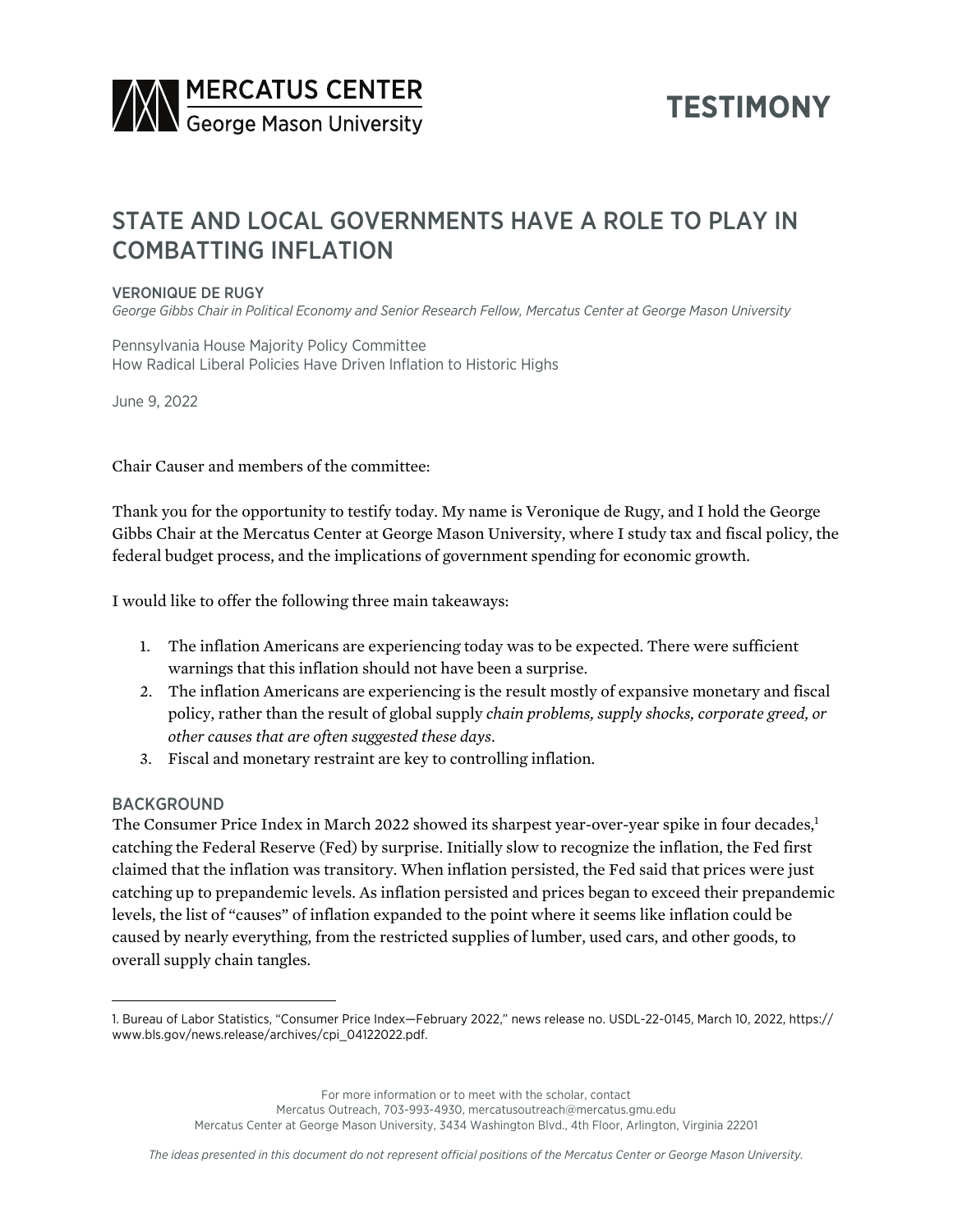Today, the argument that inflation is mostly the result of supply shocks such as the war in Ukraine, global supply chain problems, *or corporate greed* continues to be widespread.2

None of these putative causes, however, can explain the persistence of inflation or its scale compared with inflation in other countries. In particular, explanations about supply-shock-driven inflation seem to mistake inflation (i.e., an increase in the general price level—that is, of all prices and wages) with changes in relative prices (i.e., when only some prices rise, as when the price of cars rises relative to the price of other goods and to wages because of reductions in the supply of computer chips). Excessive focus on the supply side of this issue has resulted in a failure to recognize the overwhelming role played by the demand side, particularly the role of deficit spending accommodated by the Fed's expansionary monetary policies. Many legislators, Fed officials, and experts have treated the pandemic- and lockdown-induced downturn as a demand-side shock and have responded with measures meant to raise aggregate demand. They should not be surprised that this inflation is demand pull rather than cost push.

# GLOBAL SUPPLY CHAINS ARE NOT THE PRIMARY CAUSE OF INFLATION

Supply shocks in general and global supply chain weaknesses in particular have been identified as a cause of inflation. The policy proposed for controlling inflation is therefore to, among other things, pull in supply chains behind national borders. This proposal misunderstands both supply chains and inflation.

According to the World Trade Organization, trade in intermediate goods continued to rise during the pandemic, albeit at a slower rate than before, in spite of port and shipping bottlenecks.3 In other words, although there were chokepoints, supply chains were far from "cut off," as the president recently claimed on national television.<sup>4</sup> Most of the supply chain issues arose from the tremendous increase in demand rather reductions in the economy's ability to supply goods owing to supply-chainspecific issues.<sup>5</sup>

Furthermore, it is unlikely that moving supply chains to domestic producers will lower inflation. Global supply chains are global because every other available mode of production and distribution is more costly. Were the government to forcibly constrain and alter these supply chains, it would increase costs further—and as costs go higher, so would prices. Nor would it be a quick process.

Rachel Fefer, Andres Schwarzenberg, and Liana Wong, economists at the Congressional Research Service, write that

the United States, in particular, was a driving force in breaking down trade and investment barriers across the globe and constructing the open and rules-based global trading system that

<sup>2.</sup> Betsy Stevenson, "The Best Way to Tackle Inflation: Confirm Biden's Fed Nominations," *The Hill*, March 2022. 3. "Exports in Intermediary Goods Continue to Grow in Third Quarter of 2021," World Trade Organization, February 4, 2022, [https://www.wto.org/english/news\\_e/news22\\_e/stat\\_04feb22\\_e.htm.](https://www.wto.org/english/news_e/news22_e/stat_04feb22_e.htm)

<sup>4.</sup> "ABC News Live Update: Biden's Exclusive Interview with George Stephanopoulos," interview by George Stephanopoulos, ABC News, video, accessed March 18, 2022, [https://abcnews.go.com/US/video/abc-news-live-update-bidens-exclusive](https://abcnews.go.com/US/video/abc-news-live-update-bidens-exclusive-interview-george-76510757) [-interview-george-76510757](https://abcnews.go.com/US/video/abc-news-live-update-bidens-exclusive-interview-george-76510757).

<sup>5.</sup> "The nation's overall productive capacity and its medical goods industries are generally healthy and that domestic industries and their supply chains have adapted during the pandemic to meet extraordinary demand." Scott Lincicome, "The Pandemic Does Not Demand Government Micromanagement of Global Supply Chains," Cato Institute, February 24, 2021, [https://www](https://www.cato.org/pandemics-policy/pandemic-does-not-demand-government-micromanagement-global-supply-chains) [.cato.org/pandemics-policy/pandemic-does-not-demand-government-micromanagement-global-supply-chains](https://www.cato.org/pandemics-policy/pandemic-does-not-demand-government-micromanagement-global-supply-chains).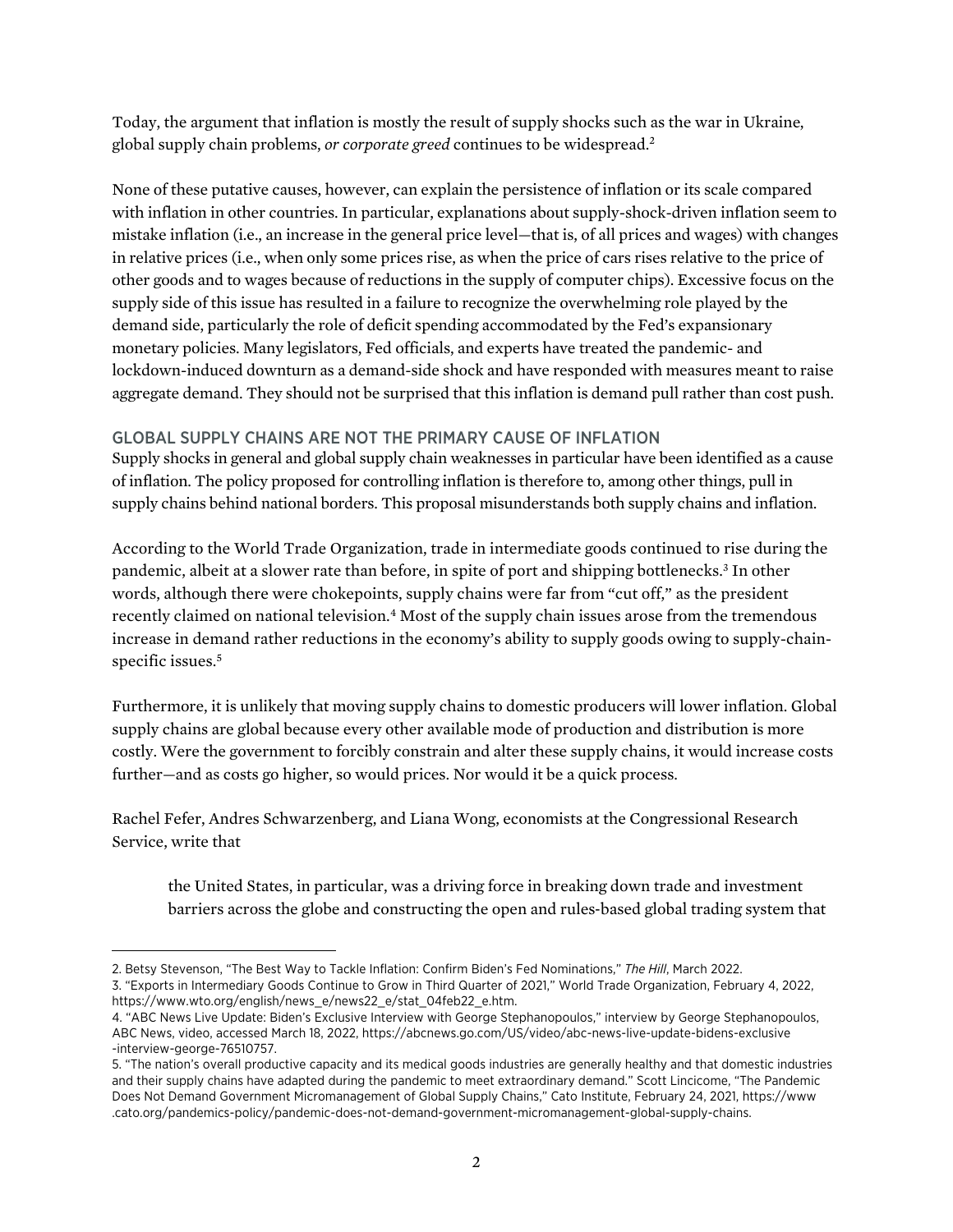has enabled [global value chains] to proliferate. . . . For example, stronger linkages to the global economy force U.S. industries and firms to focus on areas in which they have a comparative advantage, provide them with export and import opportunities, enable them to realize economies of scale, and encourage knowledge sharing and innovation. In addition, households have been able to enjoy lower product prices and a broader variety of goods and services—some of which may not be produced domestically.6

Global supply chain constraints or port bottlenecks do exist, and Congress can address them in several ways, some of which I will mention later in this testimony. Indeed, the United States could get much more out of global supply chains by removing the many government-imposed barriers that have intentionally diminished US supply chain capacity, efficiency, and flexibility and thus made the supply chain crisis far worse than it ever needed to be.7

This is not to say that global supply chain constraints have not contributed to an increase in the price level. However, one needs to differentiate between supply constraints, which increase the price of some or even many goods relative to other prices, and inflation, which occurs when the prices of everything, including labor, eventually rise. Americans are now seeing the price of everything go up. Wages are also rising, albeit at a lower rate for now. Supply shocks and constraints do not cause that broad-based pattern. Indeed, individual price increases show up in measurements of inflation, but these increases in relative individual prices should not be confused with inflation. In addition, price-level hikes caused by supply-side shocks (such as supply chain chokepoints) are generally not ongoing, month-after-month price hikes. They are usually a one-time price-level jump, which eventually dissipates when the supply shock is over and which usually reverses, resulting in a period of measured deflation. All prices are rising, the inflation is persistent, and there is no sign of a reversal.

Similarly, a shift in demand from services (e.g., restaurant meals) to goods (e.g., TVs) can cause goods prices to rise, but it causes services prices to decline, with no effect on the overall price level. That is not what Americans are seeing.

By contrast, inflation, or a general increase in all prices including wages, and the associated fall in the dollar's purchasing power has a single source: the creation of too many dollars and the promise to print more dollars in the future.

### THE MAIN CAUSE OF INFLATION

Government-induced demand is a key player in this burst in inflation. The US Department of the Treasury first issued \$3 trillion of new debt, which the Fed quickly bought in exchange for \$3 trillion of new reserves that the Treasury sent out as checks and other forms of payments to Americans.8 The Treasury then borrowed another \$2 trillion or so for the American Rescue plan to send out another round of checks and payments to Americans. Overall federal debt rose by almost 30 percent of GDP. *In* 

<sup>6.</sup> Rachel F. Fefer, Andres B. Schwarzenberg, and Liana Wong, "Global Value Chains: Overview and Issues for Congress" (report no. R46641, Congressional Research Service, Washington, DC, December 16, 2020), 4.

<sup>7.</sup> Scott Lincicome, "American Sclerosis," *Dispatch*, November 10, 2021.

<sup>8.</sup> "COVID Money Tracker," Committee for a Responsible Budget, last updated May 23, 2022, [https://www.covidmoneytracker.org/.](https://www.covidmoneytracker.org/)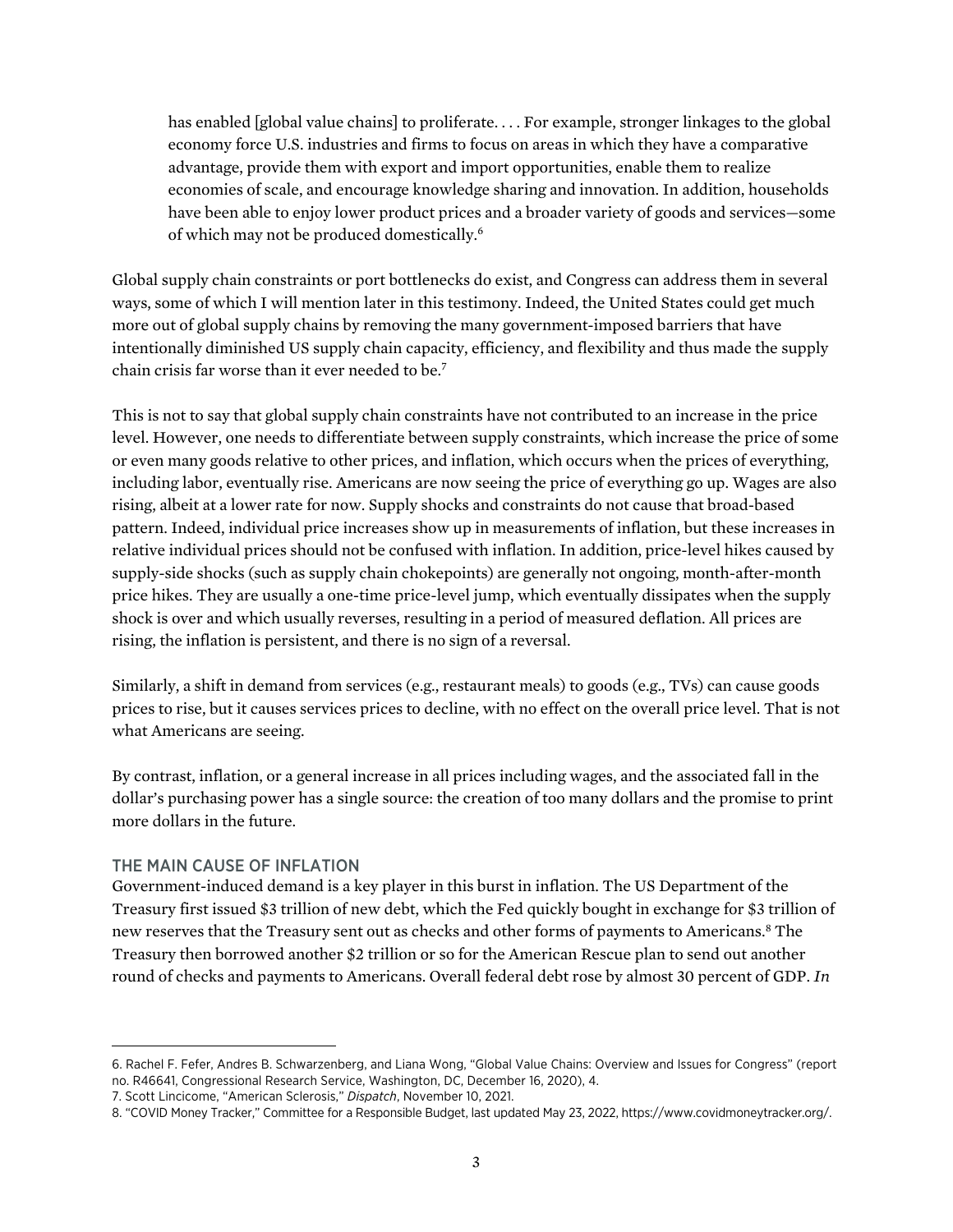*addition, during the pandemic, the Fed bought some \$1.3 trillion in mortgage-backed securities, as well as implementing other loan purchase programs and liquidity measures.*<sup>9</sup>

This action was the product of a misdiagnosis of economic problems based on the belief that the pandemic-induced recession was mostly an aggregate demand shock, not one of aggregate supply. That means that sending money to people would have very little impact on output, especially because a large share of the economy was closed. It would, however, affect demand for durable goods.

The size of fiscal stimulus was also an issue. Even by Keynesian economics standards, the \$5 trillion injected into the economy was larger than any plausible output gap, at any level of multiplier. The same can be said of the \$1.9 trillion American Rescue Plan, which was passed in March 2021. Around early 2021, the Congressional Budget Office projected that the output gap would be \$700 billion through 2023,10 the period when most of the \$1.9 trillion in spending would take place. \$1.9 trillion was two or three times more than needed to fill the gap. $11$ 

Whereas everyone from monetary experts to the Fed chair to President Joe Biden's Council of Economic Advisers spent most of 2021 explaining this burst of inflation without any mention of the role played by fiscal and monetary policies, economists such as Larry Summers and Jason Furman, who had advised earlier Democratic administrations, and Olivier Blanchard of the International Monetary Fund were sounding the alarm. As some of the best Keynesian economists out there, they recognized that the \$1.9 trillion American Rescue Plan was excessive and would cause an excessive increase in aggregate demand, followed by inflation.

A series of new studies confirms the demand-side effects on inflation.12 The World Trade Organization's chief economist Robert Koopman also estimates that increased demand for goods was a major factor behind supply chain issues, accounting for anywhere between two-thirds to three-quarters of supply shortages.13 In other words, there wouldn't be "supply chain" problems without the massive increase in demand for durable goods fueled by government spending.

The government has been borrowing money for decades, and the Fed has been buying Treasury securities and turning the debt into reserves for a decade without causing inflation. What was different this time around? First, Americans have seen for a decade or so prices rise in assets from housing to land to the stock market, but the increase didn't spread to broader prices until now.

<sup>9.</sup> "COVID Money Tracker."

<sup>10.</sup> Calculations of the Committee for a Responsible Federal Budget based on Congressional Budget Office, *An Overview of the Economic Outlook: 2021 to 2031*, February 2021. "America Faces a \$380 Billion Output Gap," Committee for a Responsible Federal Budget, February 1, 2021.

<sup>11.</sup> Veronique de Rugy, "The Not-So-Stimulative \$1.9 Trillion Package," *National Review*, March 19, 2021.

<sup>12.</sup> Francois de Soyres, Ana Maria Santacreu, and Henry Young, "Demand–Supply Imbalance during the Covid-19 Pandemic: The Role of Fiscal Policy," VoxEU, Center for Economic Policy Research, March 1, 2022, [https://voxeu.org/article/demand-supply](https://voxeu.org/article/demand-supply-imbalance-during-covid-19-pandemic) [-imbalance-during-covid-19-pandemic;](https://voxeu.org/article/demand-supply-imbalance-during-covid-19-pandemic) "Global Supply Chains: Risk, Repair and Restructuring," Morgan Stanley, February 17, 2022, [https://www.morganstanley.com/ideas/supply-chain-disruption-outlook;](https://www.morganstanley.com/ideas/supply-chain-disruption-outlook) "Demand Shock behind Global Bottlenecks Should Ease in Months-WTO," *Reuters*, February 14, 2022. A recent study by the International Monetary Fund estimates that, in the second quarter of 2021, in the United States, about 45 percent of changes in producer prices were driven by supply shocks and 55 percent were driven by demand shocks. Oya Celasun et al., "Supply Bottlenecks: Where, Why, How Much, and What Next?" (working paper no. WP/22/31, International Monetary Fund, Paris, February 2022).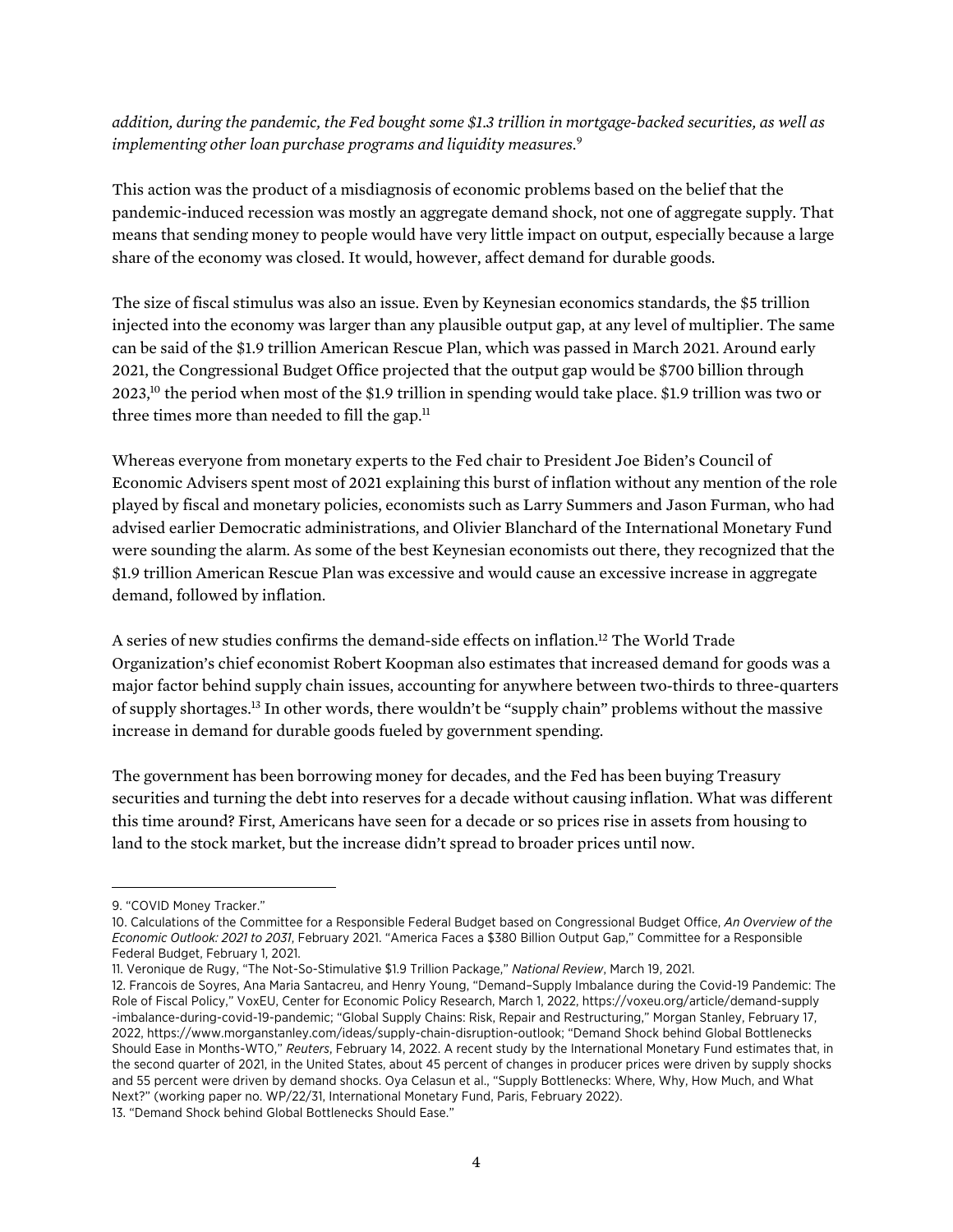Second, as economist John Cochrane explains, the large money printing and deficit spending alongside the absence of discussion about paying down the debt once this crisis is over is what produced this inflation. As long as everyone understands that current Treasury borrowing will result in higher taxes or lower spending in the future, the debt will not cause inflation. However, as Cochrane points out, "the 2020–2021 borrowing and money episode was distinctive because, evidently, it came without a corresponding increase in expectations that the government would, someday, raise surpluses by \$5 trillion in present value to repay the debt."14

The Fed has the tools to control inflation today by raising interest rates. However, the amount of America's debt may make fighting inflation harder than in the past. Federal debt held by the public is now \$23 trillion, or 100 percent of GDP, and a large share of that debt is short term (30 percent has a maturity of a year and over 60 percent a maturity of four years).15 Therefore, any increase in interest rates sufficient to fight inflation would quickly lead to a large increase in interest payments.

In addition to being politically unpopular, higher interest rates—if they are paid with borrowed money rather than higher taxes—may add fuel to the inflation fire. As Cochrane explains, if people believe that the government will fail to undertake the fiscal measures needed to offset the increased deficits, debt, and interest payments, the result is fiscally driven inflation, which the central bank combats by increasing interest rates, which makes inflation worse.<sup>16</sup>

# WHAT NEEDS TO HAPPEN NOW?

First, the Fed needs to fully step back from its expansionary policy and raise interest rates significantly to tame inflation. With inflation at 8.3 percent, even the Fed's promise to raise interest rates to about 2 percent leaves the real, after-inflation cost of borrowing at a stunning −6.3 percent. The rule of thumb is that to tame inflation, the Fed must raise nominal interest rates by more than the inflation rate, so that real interest rates rise. Current Fed policy will only achieve that goal if almost all of today's inflation miraculously melts away on its own.

Congress needs to do its part too. Without fiscal consolidation, the government's interest costs on the debt will rise. Unless fiscal policy tightens to pay those interest costs, raising interest rates just makes deficit-induced inflation worse.

Empirical evidence confirms that fiscal contraction is a key element to lowering persistent inflation. For instance, legislators implemented fiscal consolidation (by raising revenue—through progrowth tax and regulatory reforms that increased the tax base—decreasing spending, or both) during each of the four latest victories over inflation: in the late 1940s, after the 1980–1982 Recession, in the late 1980s, and in mid-1990s. Unfortunately, this critical link between fiscal and monetary expectations is too often overlooked in conventional inflation debates, with fiscal authorities acting as though inflation outcomes are independent of fiscal policy.

<sup>14.</sup> John H. Cochrane, "Fiscal Inflation" (paper presentation, Cato Institute 39th Annual Monetary Policy Conference, Washington, DC, December 22, 2021), [https://static1.squarespace.com/static/5e6033a4ea02d801f37e15bb/t](https://static1.squarespace.com/static/5e6033a4ea02d801f37e15bb/t/61d3c86e0797d1326136230b/1641269358431/Cochrane_Final_12.pdf) [/61d3c86e0797d1326136230b/1641269358431/Cochrane\\_Final\\_12.pdf](https://static1.squarespace.com/static/5e6033a4ea02d801f37e15bb/t/61d3c86e0797d1326136230b/1641269358431/Cochrane_Final_12.pdf), 4.

<sup>15.</sup> "Most Recent Quarterly Refunding Documents," US Department of the Treasury, accessed June 2, 2022, [https://home](https://home.treasury.gov/policy-issues/financing-the-government/quarterly-refunding/most-recent-quarterly-refunding-documents) [.treasury.gov/policy-issues/financing-the-government/quarterly-refunding/most-recent-quarterly-refunding-documents.](https://home.treasury.gov/policy-issues/financing-the-government/quarterly-refunding/most-recent-quarterly-refunding-documents) 16. John H. Cochrane, "Fiscal Inflation," *Grumpy Economist*, January 3, 2022.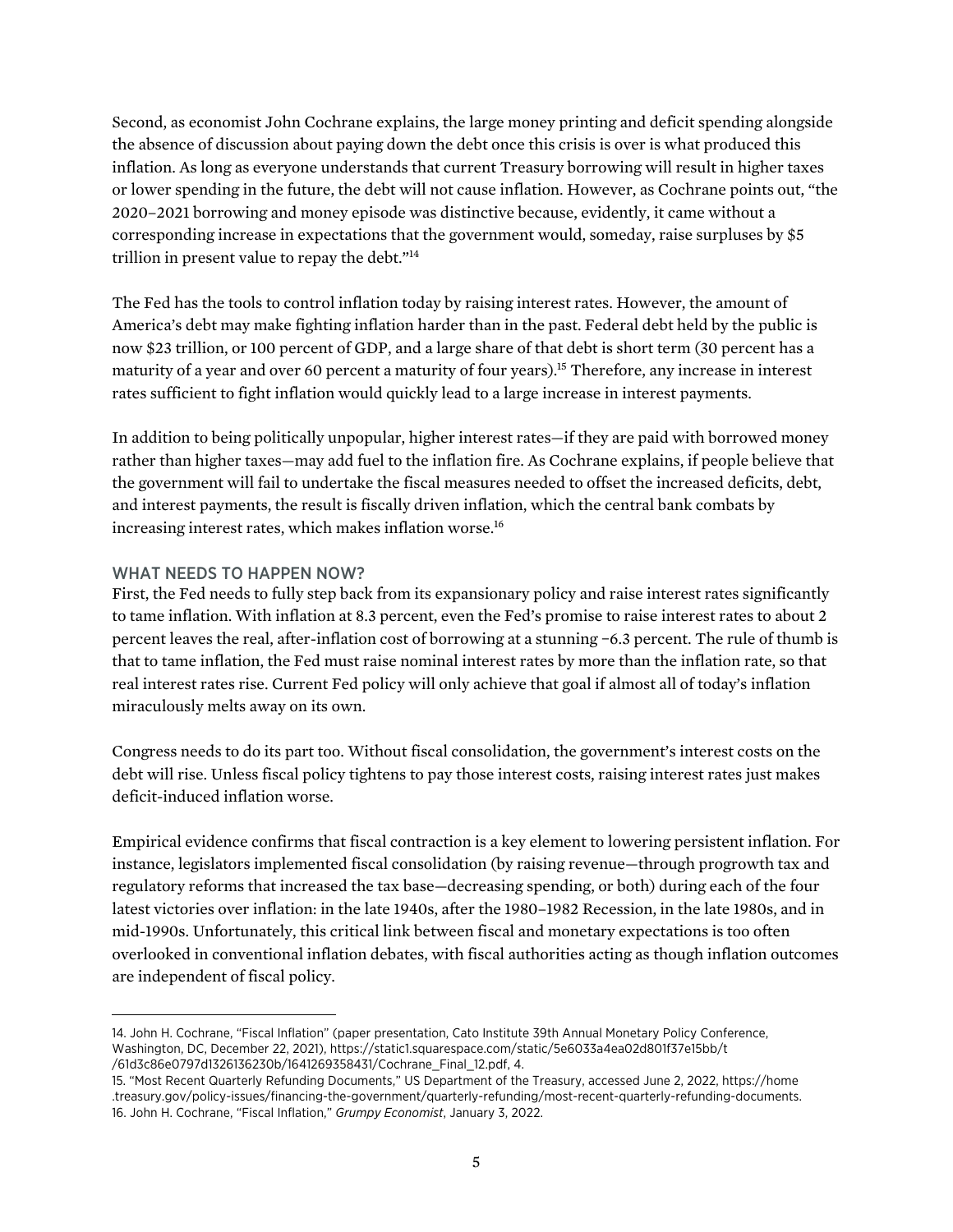Also, higher real interest rates would increase household wealth through lower inflation (increasing the real value of wealth) and higher interest receipts (raising household income flows). Thus, although the central bank is aiming to lower inflation, its efforts could backfire by boosting demand for goods and services. Higher levels of debt work to amplify these (demand-driven) inflationary pressures if there are no plans for fiscal consolidation (e.g., tax hikes to offset the wealth effect).<sup>17</sup>

Second, Congress needs to get its fiscal house in order above and beyond the need to tame inflation. Perpetual deficits and a looming entitlement crisis will increase the national debt and increase political pressure to finance this growing debt with inflation. The good news is everyone knows what types of fiscal adjustments would effectively reduce the US debt-to-GDP ratio. Alberto Alesina and others have shown that fiscal adjustment packages based on spending cuts—preferably reforms to programs that are the drivers of future debt: Social Security and Medicare—rather tax increases are the most effective way to reduce the debt. Such packages are also less likely to cause short-term recessions and, if they do cause short-term recessions, those recessions are mild and short, unlike those caused by adjustments based on tax increases.18

Third, reducing the existing barriers to supply would solve much of the long-term structural problems with the global supply chain and allow many prices to go down. Some of these changes are legislative, so Congress should get to work on them. Here are a few:

- Eliminate the Jones Act (Merchant Marine Act of 1920).<sup>19</sup>
- Reform the Foreign Dredge Act, which requires that dredging barges comply with the Jones Act.<sup>20</sup>
- End punitive tariffs, duties, and quotas, which inflate costs and reduce the supply of goods that are essential for alleviating supply constraints.<sup>21</sup>
- Ease immigration restrictions.<sup>22</sup>
- End the ban on Mexican trucking companies' operation on US roads. $^{23}$

<sup>17.</sup> Eric M. Leeper, "Shifting Policy Norms and Policy Interactions" (paper presentation, Jackson Hole Economic Symposium: Macroeconomic Policy in an Uneven Economy, Federal Reserve Bank of Jackson Hole, WY, September 8, 2021), [https://www](https://www.kansascityfed.org/documents/8357/Leeper_JHPaper.pdf) [.kansascityfed.org/documents/8357/Leeper\\_JHPaper.pdf](https://www.kansascityfed.org/documents/8357/Leeper_JHPaper.pdf).

<sup>18.</sup> Alberto Alesina and Veronique de Rugy, "Austerity: The Relative Effects of Tax Increases versus Spending Cuts" (Mercatus Research, Mercatus Center at George Mason University, Arlington, VA, March 2013).

<sup>19.</sup> Under the act, all freight moved between US ports must use US-built, US-crewed, and US-flagged ships to move all freight between US ports. This requirement makes shipping more costly and puts more pressure on inland transit (trains and trucks). Thomas Grennes, "An Economic Analysis of the Jones Act" (Mercatus Research, Mercatus Center at George Mason University, Arlington, VA, May 2017); Nita Ghei, "The Jones Act and the Growth of Regulatory Barriers in the US Shipping Industry," Mercatus Center at George Mason University, April 4, 2017; "Project on Jones Act Reform," Cato Institute, accessed March 18, 2022, [https://www.cato.org/project-jones-act-reform.](https://www.cato.org/project-jones-act-reform)

<sup>20.</sup> This significantly inflates the costs of dredging US ports, preventing expansions that could accommodate more and larger ships. There has been no container terminal expansion since 2009 (Charleston).

<sup>21</sup> For example, section 301 tariffs have drastically reduced the supply of truck chassis in the United States, worsening truck shipping bottlenecks. "Tariffs Could Be Part of Why We're Short on Chassis," *Flexport*, October 28, 2021.

<sup>22.</sup> Immigration restrictions have "removed at least 1 million potential (and lawful) workers from the U.S. labor market, putting acute pressure on labor-intensive industries like warehousing. (And backed-up warehouses make it more difficult to clear containers that are stacked up at various ports.)" Lincicome, "American Sclerosis."

<sup>23.</sup> The ban keeps "'the largest and closest supply of potential US truck drivers' out of the country *and* reduc[es] the number of *American* trucks available for inland work because they're picking up cargo at the border from Mexican truckers who have to drop it there." Mark Szakonyi, "Western Countries Waking Up to Freight Infrastructure Needs: DHL CEO," *Journal of Commerce*, October 14, 2021, quoted in Lincicome, "American Sclerosis."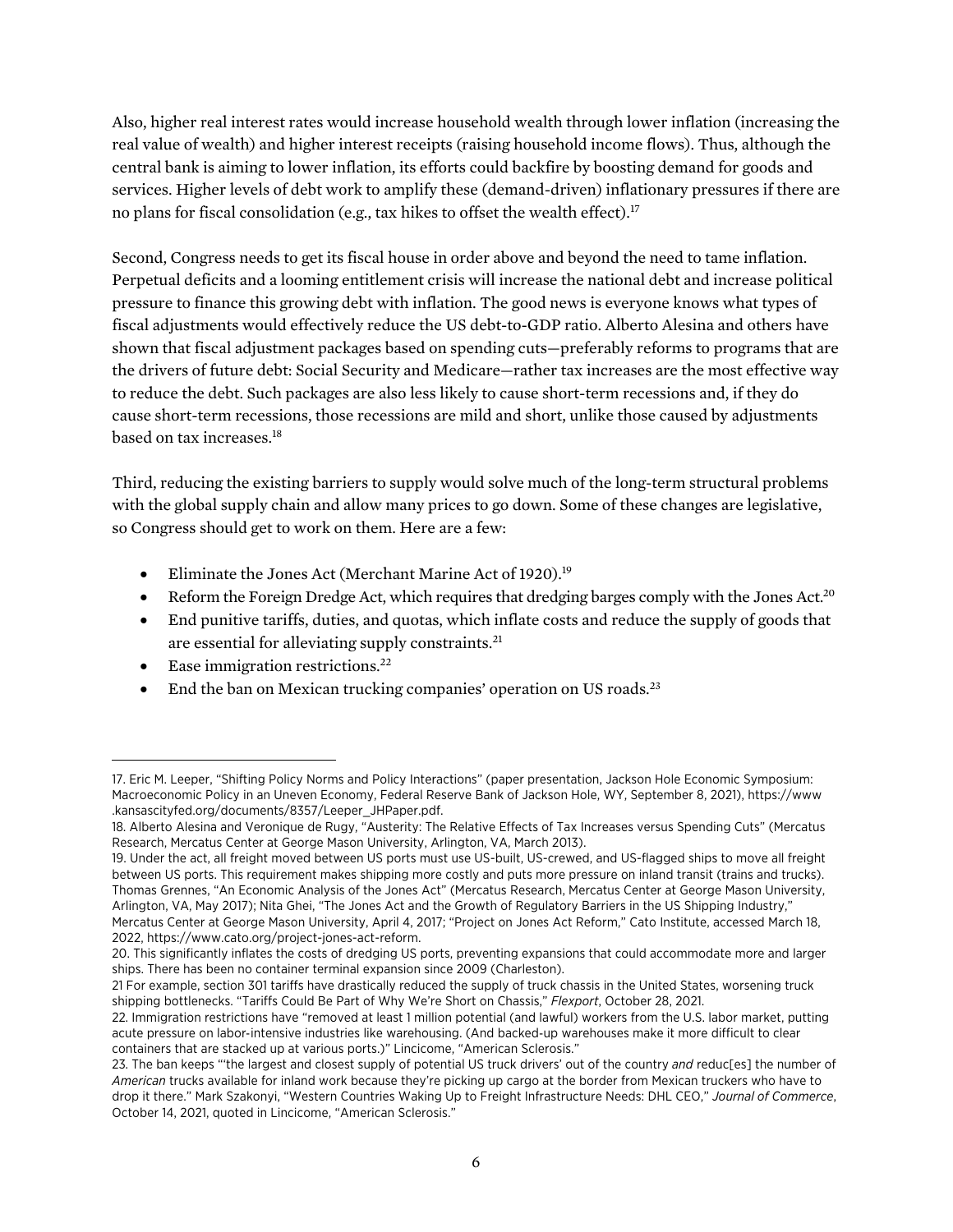State and local governments have their own role to play in removing supply chain obstructions. Local zoning, land use, and environmental rules have stopped ports and other companies from building or expanding warehouses and other container structures.

These rules and many others explain why there is no American port among the 50 most efficient in the world. One can, however, find the largest US port, in the Los Angeles area, near the bottom of some measurements of the 351 global ports. Easing restrictions would significantly help improve American ports and, in turn, increase the flow of supplies.

Economists fittingly call these ideas "supply side" reforms, and they are beneficial far beyond specific issues with supply chains. For example, reforming land use and zoning rules would also expand the supply of housing, reduce home prices, increase labor mobility, and reduce income inequality. Other supply-side ways to improve labor mobility at the state level are removing some occupational licensing rules and many childcare licensing requirements and regulations.

# WHAT NOT TO DO

There is a temptation to offset inflation with subsidies, to have the government borrow more money to help Americans pay for gas, housing, childcare, and more. Such fiscal largesse is the source of the problem, and these efforts make the markets for these goods and services more inefficient. This approach threatens a greater stagnation spiral and is a temptation to be resisted.

*Similarly, policymakers need to resist the lure of price controls as a way to address the increase in prices, even in food or energy.* Such measures ignore the complex factors that determine prices in the economy, making the cure worse than the disease.

The lessons of the 1970s price controls remain true today. An increase in money stock triggers inflation, requiring price controls, which lead to shortages, which then require government intervention for allocation of the limited supply.

Those who argue that price controls are necessary to address inflation mistakenly assume that prices have no impact on consumer demand for goods because monopolies are everywhere, and most goods are so indispensable that consumers will continue to buy them at any price. They also mistakenly assume that a government ban on price increases will have no negative impact on producer willingness to supply goods, so the only impact of price controls is to decrease the prices consumers pay while having no effect on consumption or production.

These assumptions are incorrect. When prices rise, consumers reduce their demand for goods (unless inflation expectations come into play and consumers increase purchases today to avoid even higher prices tomorrow). Also, companies prohibited by law from raising their prices reduce their supplies, thus creating shortages such as those in the 1970s.

Also incorrect is the argument that inflation is caused by corporate greed. Inflation is a general and ongoing increase of all prices, including wages. For inflation to be the product of corporate greed would require that all companies be greedier simultaneously and that all workers demand—and successfully